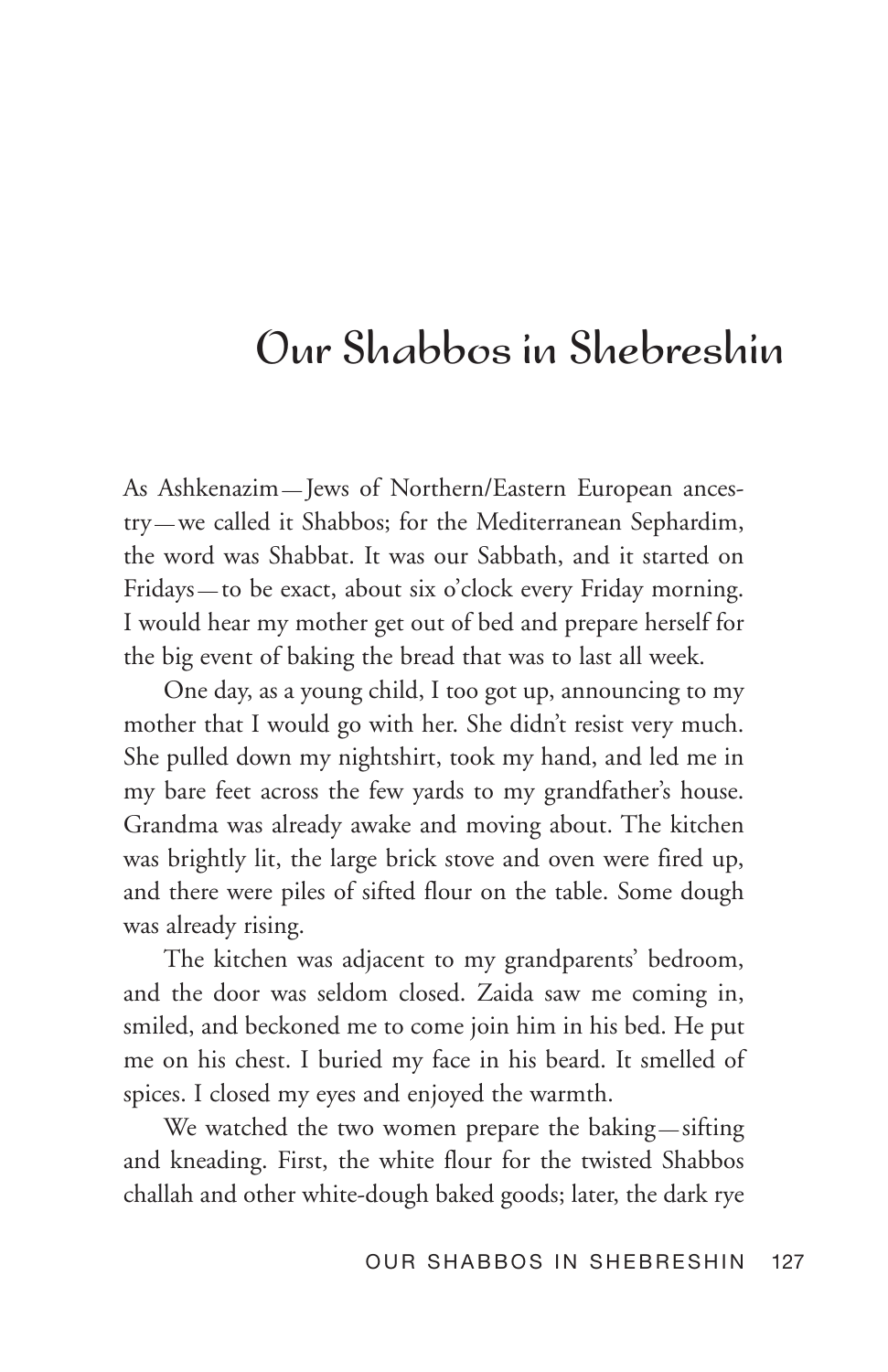to bake in round loaves, sprinkled on top with caraway seeds. When fresh, the bread was soft and delicious. But because baking occurred only once a week, toward the end of that period the bread became hard and stale. It took a lot of garlic and onions to make it palatable.

The baking was for our entire family. My uncles lived nearby, and the baked goods were divided between all of us.

But first came the bialys (or, as we called them, pletzlach) — these were made from the first batch of rising white dough. My mother rolled and rolled until she was satisfied that it was perfect. Then she formed it into a round disk about the size of a plate, very thin in the center, soft at the edges. She sprinkled it generously with black poppy seeds and shredded fried onions, covering the whole bialy with sweet butter — then beckoned me to come and eat it.

It was the very best that any food ever tasted! To this day, I still can feel the warmth and aroma — and it has never been duplicated.

Next came my grandfather's turn. He got up, washed himself, went into another room, put on his tallis, and performed his first ritual prayer.

Finished, he took his favorite silver wine glass, filled it with vodka (about four ounces), drank it down straight, and sat near the table. It was already set with the buttered bialys, which he ate while sipping what we called "coffee" — hot chicory with some burned, crushed grain.

Satisfied and happy, he went into the woodworking part of the house and started to sharpen the tools and saws. There was no electricity; everything was done with hand tools.

Soon my uncles joined us, along with my father. They all sat down to eat the warm, baked treats. This was a Friday-only pleasure.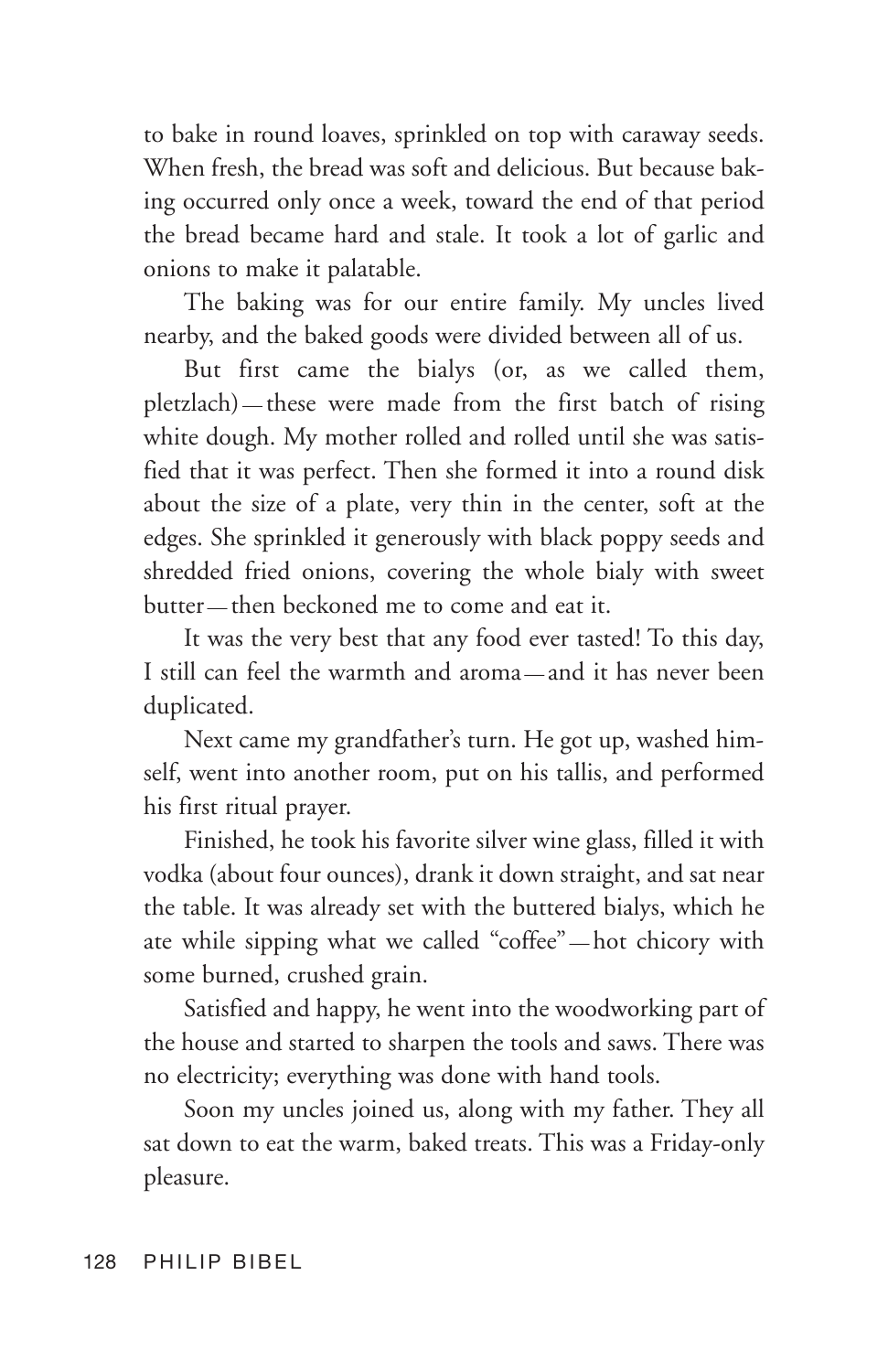A little later, my mother extracted a fistful of dough from the dark rye mix and molded out what we called platkes. These were oval-shaped and longer than the white pletzel, and the centers were buttered and covered with sesame seeds. They were served to the helpers who worked in the shop.

My aunts and some neighbors came in to pick up their challahs and other breads. While there, they tasted some of the salty cookies and mandelbrot that were also baked only on that day.

As soon as the baking was finished, the kitchen was cleaned up. Everything was put away for the following week, and the ritual of preparing the Sabbath cholent started.

Since Jews couldn't cook on Saturdays, the main meal had to be prepared the day before. Hugh earthen pots were filled up with kishkes (beef intestine, stuffed with carrots, potatoes, chicken, beef, onions, and spices). When the pots were full they were covered, sealed, and put into the extremely hot brick oven.

Neighbors also brought in their pots, and all were arranged in the oven that was again, and finally, sealed.

The food was simmering constantly, and the oven was not reopened until the next day, when the Shabbos Goy (the Gentile woman hired just for this purpose) came to help with the work that was prohibited to us on a Saturday.

While the women were preparing the cholent, the men started to prepare themselves for the Shabbos. At about three o'clock Friday afternoon they would quit their work, and most went together down to the riverbank where the "Turkish" steambath occupied a very large building. Inside, it was hot and steamy. The men went up to the highest benches where the steam and heat were hottest. They took along scrub brushes, or occasionally twigs. They sweated, scrubbed themselves, and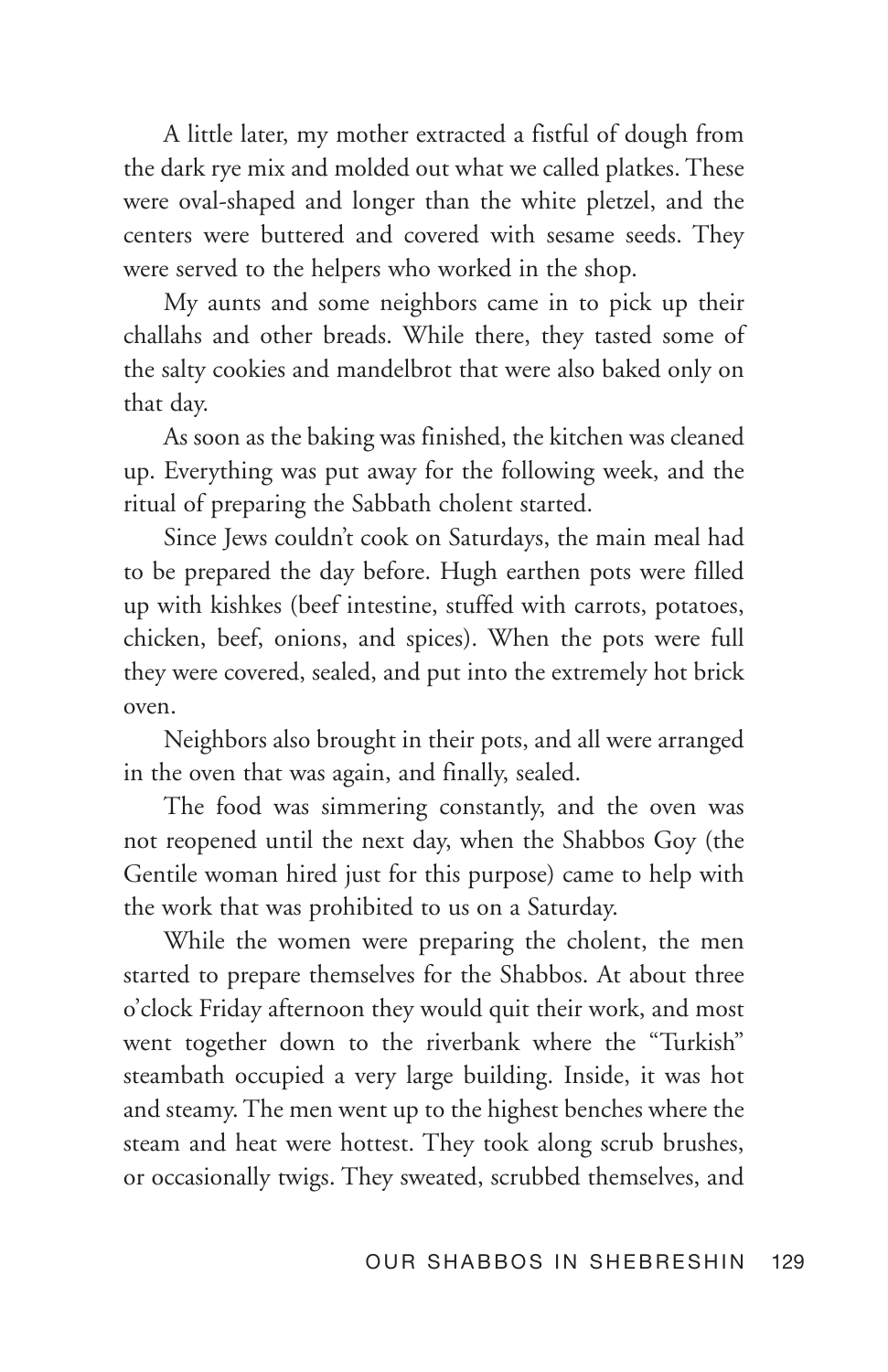made male noises of delight. I joined the men, but I stayed on the lowest bench, where it was cooler.

After about two hours, the men came out and immersed themselves in the cool river water that ran through the bathhouse.

At last, clean and happy, with shiny faces, we emerged and went home to change our clothes to the Shabbos garments. The women had polished the shoes and boots and had also changed into their Shabbos clothing. Everyone looked clean and relaxed, as the men then went to the Shul to pray.

When they returned home, the women had already lit and blessed the candles. The kerosene-burning chandelier was also lit. The challah, covered in a satin cloth, was in front of the candles.

We embraced each other, wishing each person a good Shabbos. Grandpa recited a prayer, and we would sit down at the table. But first came the singing sanctification of Kiddush, followed by the tasting of the freshly made raisin wine. (Occasionally we had real red wine with a "Kosher L'Pesach" label.) Afterwards, freshly cooked fish, with the skin still on the outside, was served. Zaida blessed the largest piece of fish, and he often took the head for himself. Occasionally, he would pick out some special morsel and give it to me.

Then came the kugel; the noodle soup — hot and full of spices; the delicious chicken and compote; and finally, the tea and freshly baked cookies.

 $\widehat{\phantom{a}}$ 

It was a glorious afternoon and evening, and a great meal. With smiles on our faces, we went to bed.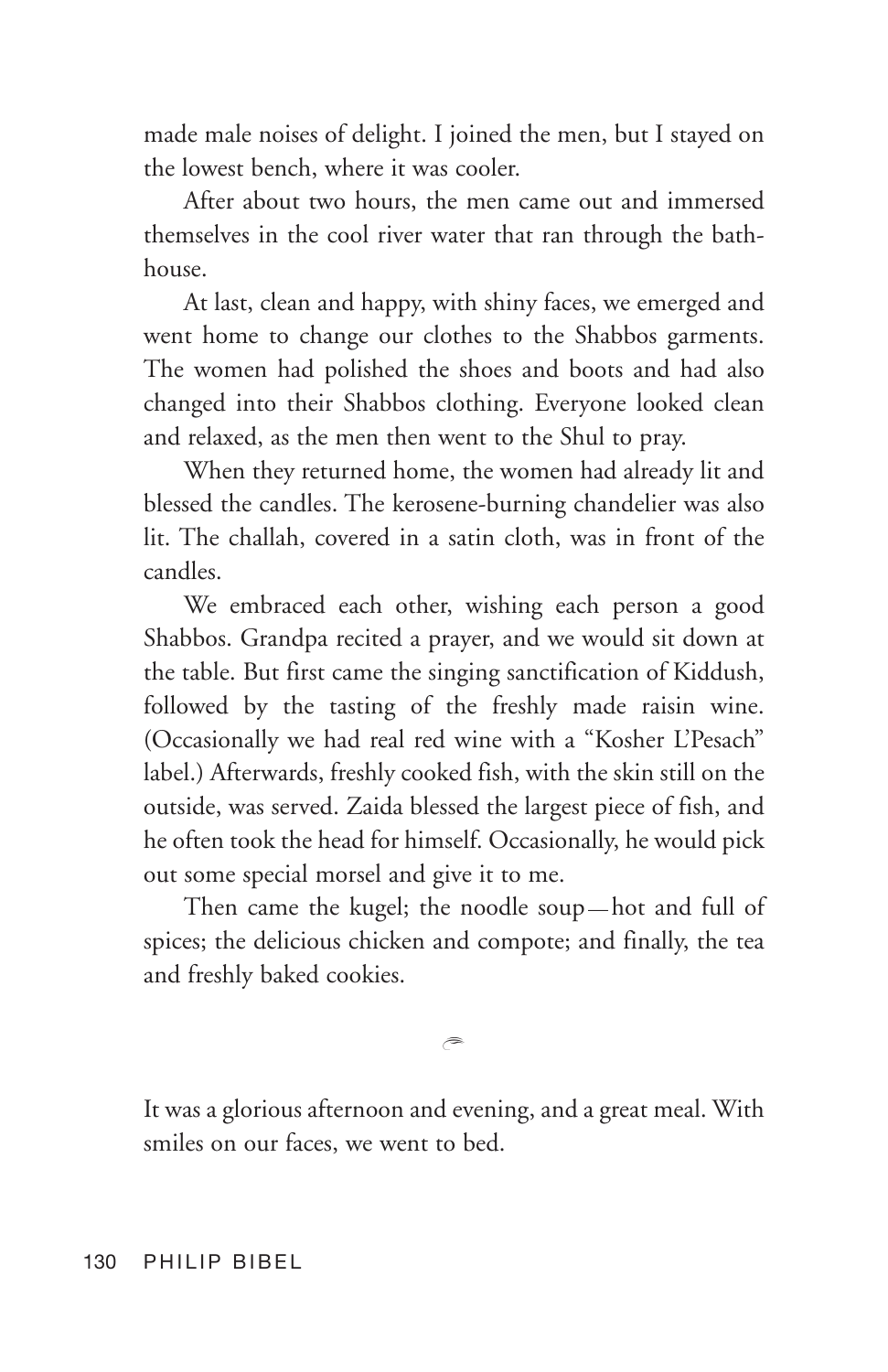We awakened early for the big day. The Shabbos Goy was already performing her chores. She lit the stove, turned off the chandelier, and put away the previous night's dishes — tasks prohibited to Jewish women on the day of rest. She also unsealed the oven and took out the various sealed pots.

We did not go out to Shul on Saturdays, because a small congregation came to our home, where an ark with two Torahs stood in a corner. Around 35 men prayed and read from the Torah, while the women stayed in the next room with the doors open so they could listen and participate.

After the service was over, the room was cleared, the big table was covered with the Shabbos tablecloth, and the main meal of the day commenced. (On Saturdays we all ate in the same room.) The pots of steaming cholent were brought out and served along with gefilte fish and more and more goodies.

While food was being served, my grandfather, who had a pleasant voice, was always singing zmiros — songs of praise, thanking God and the wives and families for making the Shabbos such a wonderful holy day. I loved the zmiros, but alas, I never had a good singing voice. I tried, but Grandpa just smiled.

Right after the heavy meal, the men retired to their bedrooms and closed the doors behind them. Soon, the wives silently followed, this time locking the doors. (I once heard a nasty little girl saying — with a wink — that her parents go into the bedroom to pray for more sons.)

The very small children played hide and seek after the meal, while the older ones went to the marketplace, sat on the fence near the church, flirted with young passersby, and gossiped a little. The young men and women went to the library or to political meetings.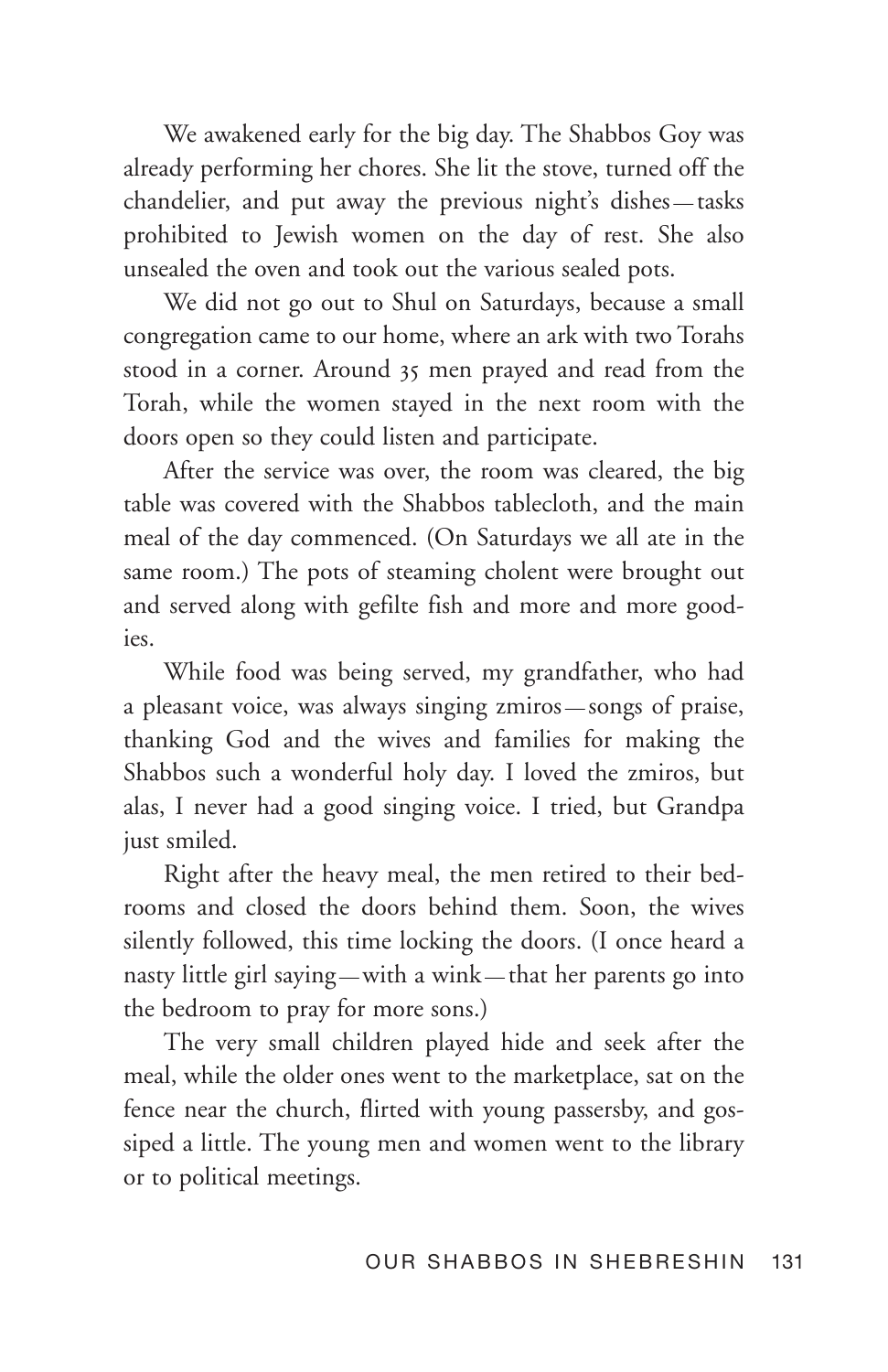Parents reemerged after their siesta. They were generally smiling and looked happy. The men sat around a table on our veranda. The women brought out hot tea and plates filled with cookies and other goodies that had been baked on Friday.

We had an understanding on Shabbos: never talk about work or any unpleasant subjects. Saturdays were for joy and rest, and to be very content.

If it was a warm day, my cousin Nathan and I were summoned, given pitchers, and ordered to go and bring back soda water.

Across from the hospital, where the highway made a very sharp turn, there was a corner shop where we could get sodas. The shop was in a cellar. The cool room was above a sub-basement filled with big blocks of ice that had been cut from the frozen river in mid-winter. Covered with sawdust, these ice blocks lasted all year. Between them were long cylinders filled with gases connected to a faucet; it dispensed the soda that created the bubbles that always tickled my nose.

Saturday was the biggest business day for this merchant, even during cool weather. People came in and ordered sodas for themselves and their companions. Everyone treated someone else. On a shelf were many jars filled with jams and juices. The shop worker would put about two teaspoonfuls of the colorful, fragrant fruit products into the bottom of the glass, as customers smacked their lips with pleasure.

No Jew was allowed to handle money on a Saturday, and it was also prohibited to write down what was purchased. So everything was on an honor system. It was expected that on Sunday or Monday people would return to settle their bills, and they did.

Nathan and I rushed home with the sodas. The women served their men using our own ingredients — putting in a lot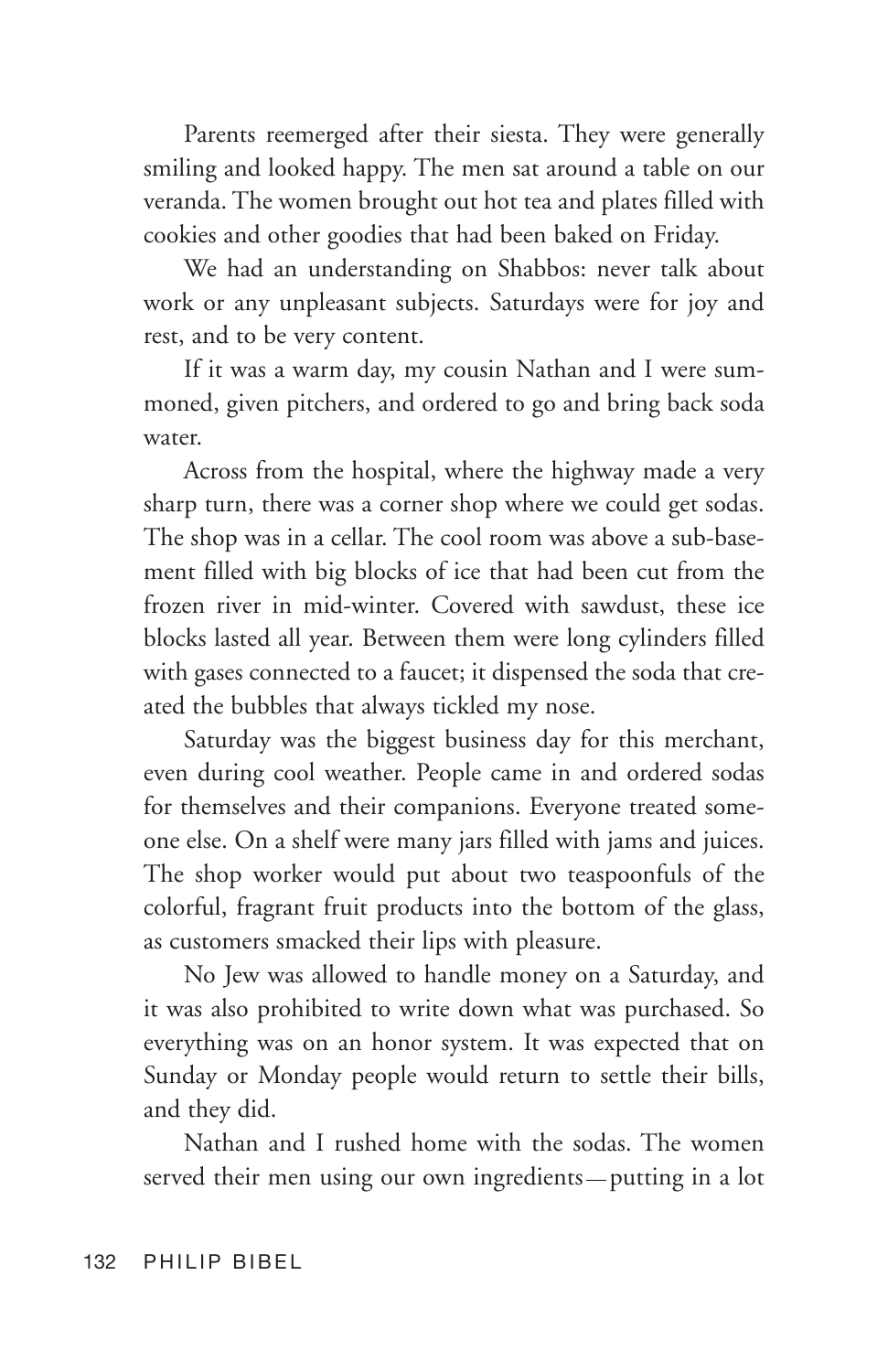of syrup and jams, mostly strawberry, blueberry, and blackberry.

Occasionally, Nathan and I were sent to the spring to bring back the purest cold water. There were very tall hills across from the flour mill, but below was a small depression and spring. The water oozed out very slowly, forming a small pool that drained under the road and into the river.

We never used the water from the pool; instead, we put our jars to the very mouth of the spring where the water emerged — crystal clear, pure, and ice-cold. We then sprinted home, to our parents' delight and satisfaction.

Sometimes we heard there was a maggid (itinerant preacher) in the prayer house next to the Shul. All the men would go to hear the visiting lecturer, who was usually a good storyteller; the place was full of attentive listeners. The maggid told stories from the Talmud and Midrash (the latter featured allegorical writings), but mostly he delighted his audience by telling about the strange Jews he had visited all over the world.

One maggid described jet-black Jews (only their palms were white), Jews with slanted eyes, Jews who owned palaces and thousands of acres, Jews who were heads of government, or actually rulers. Then he stopped and looked at the congregation, revealing that since the prohibition against polygamy didn't apply to some of these strange Jews, the men had many wives. He even knew of a man with 500 wives! This brought howls from the audience and shouts of, "Why couldn't this happen to me?"

We came home and told the women what had been learned from the storyteller. The next day, this maggid went around to the Jewish homes with an outstretched hand, begging for money toward his daughters' dowries. A few days later, he would go on to the next town.